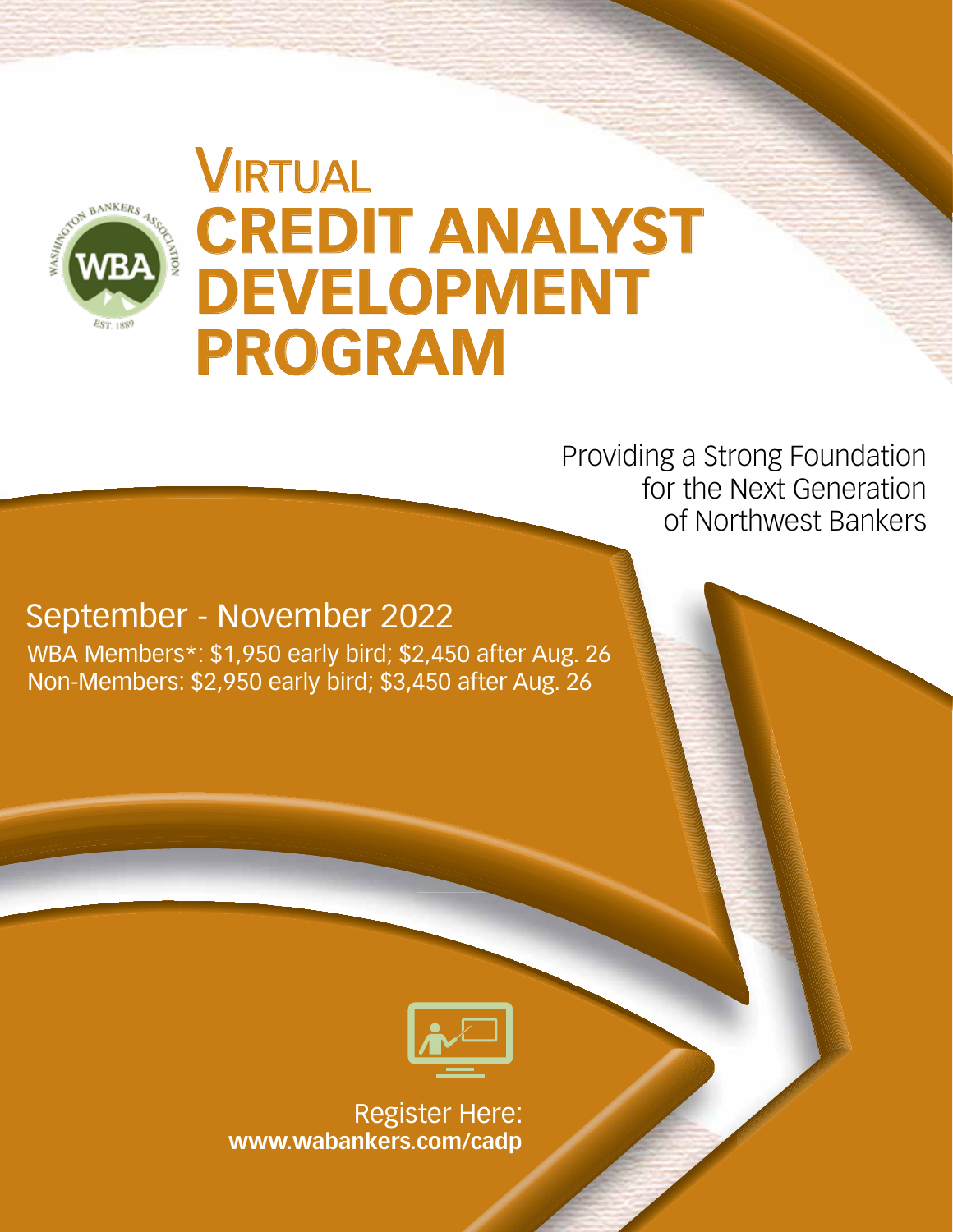# WHO SHOULD ATTEND?

The Credit Analyst Development Program is designed for Credit Analysts, Credit Officers, Credit Administrators, Commercial Loan Officers/Managers, Loan Review Officers, Branch Managers and Management Trainees. In order to obtain the greatest benefit from this course, participants should have a general understanding of Accounting and have a basic understanding of financial statement and credit analysis.

## Virtual Program

This program will be held virtually and students will be provided information regarding the virtual platform upon registration. WBA's virtual programs allow students to interact with each instructor, ask questions and learn from their fellow classmates.

### **THE ROLE OF A CREDIT ANALYST WITHIN THE BANK**

### Thursday, September 15, 2022 • 8:30 a.m. – 3:30 p.m.

This first session of the Credit Analyst Development Program will provide a clear understanding of the role of a credit analyst and why it is a vital part of the credit underwriting process. One habit of a successful bank is the ability to identify, measure and manage risk in the lending process. The credit analyst has a paramount role in the credit decision process.

### SESSION HIGHLIGHTS

Students will develop an understanding of the following areas of banking:

- The role of commercial lending in the banking industry
- Characteristics of a successful credit analyst
- Skills required to be successful including: what information is required to match the loan request; best practices in spreading financial statements; knowing the right questions to ask
- How to communicate analytical results to more senior lenders
- Products and services offered by banks, including depository and lending services
- Review of the regulatory agencies and banking regulations that affect commercial lending



**Instructor:** Jeffery Johnson, President, Bankers Insight Group, Atlanta, GA

### **ACCOUNTING BASICS/REFRESHER**

### Friday, September 16, 2022 • 8:30 a.m. – 3:30 p.m.

This session will provide participants with a refresher on the basics of accounting. It will demonstrate the ten step accounting cycle leading up to the creation of the income statement, statement of owner's equity, balance sheet, and statement of cash flows and how these financial statements are connected to one another. Numerous "hands-on" examples will be included to reinforce the accounting concepts.

### SESSION HIGHLIGHTS

Students will develop an understanding of the following areas of banking:

- The four major financial statements: income statement, statement of owner's equity, balance sheet, and statement of cash flows
- Rules of debits and credits
- Accrual versus cash-basis accounting
- Adjusting entries
- Accounting for inventory and receivables
- Long-term liabilities and depreciation
- Analysis of notes to the financial statements
- Types of financial statements and the CPA opinion

**Instructor:** Jeffery Johnson, President, Bankers Insight Group, Atlanta, GA



### **EMPLOYING BASIC FINANCIAL ANALYSIS TOOLS**

### Monday, October 3, 2022 • 8:30 a.m. – 3:30 p.m.

Financial statements are the basis for financial analysis, valuable as a loan monitoring tool used to broaden and deepen the borrower relationship. This session will demonstrate the development and use of comparative and common-size analysis, ratio analysis and cash flow analysis. To make these tools more efficient and enhance the value to the lender the session will introduce "30 Second" analysis and a Loan Screening Worksheet. Participants will learn how to use the analytical tools to underwrite new relationships, monitor existing relationships, identify business development opportunities and add value to the borrower relationship.

### SESSION HIGHLIGHTS

- Comparative and common-size analysis including a "30 Second" review
- Use business financial statements, explain the calculation and interpretation of six classes of ratios commonly used in commercial loan financial analysis
- Introduce a Loan Screening Worksheet built around the 5Cs of Credit which utilizes three key ratios
- How ratios can be used to determine when it is appropriate to term out a line of credit
- How ratios included in covenants in a loan agreement effectively limit:
	- the borrower's ability to grow
	- the total amount of debt and the amount of short term debt the borrower can have
	- the amount the owner can take in salary and distributions
- Review the concept of sustainable growth
- How to use business financial statements to identify opportunities to broaden and deepen the customer relationship
- How to use business financial statements to assess risk factors in a lending opportunity
- Apply the concepts in three case studies

**Instructor:** John Barrickman, President, New Horizons Financial Group, Amelia Island, FL

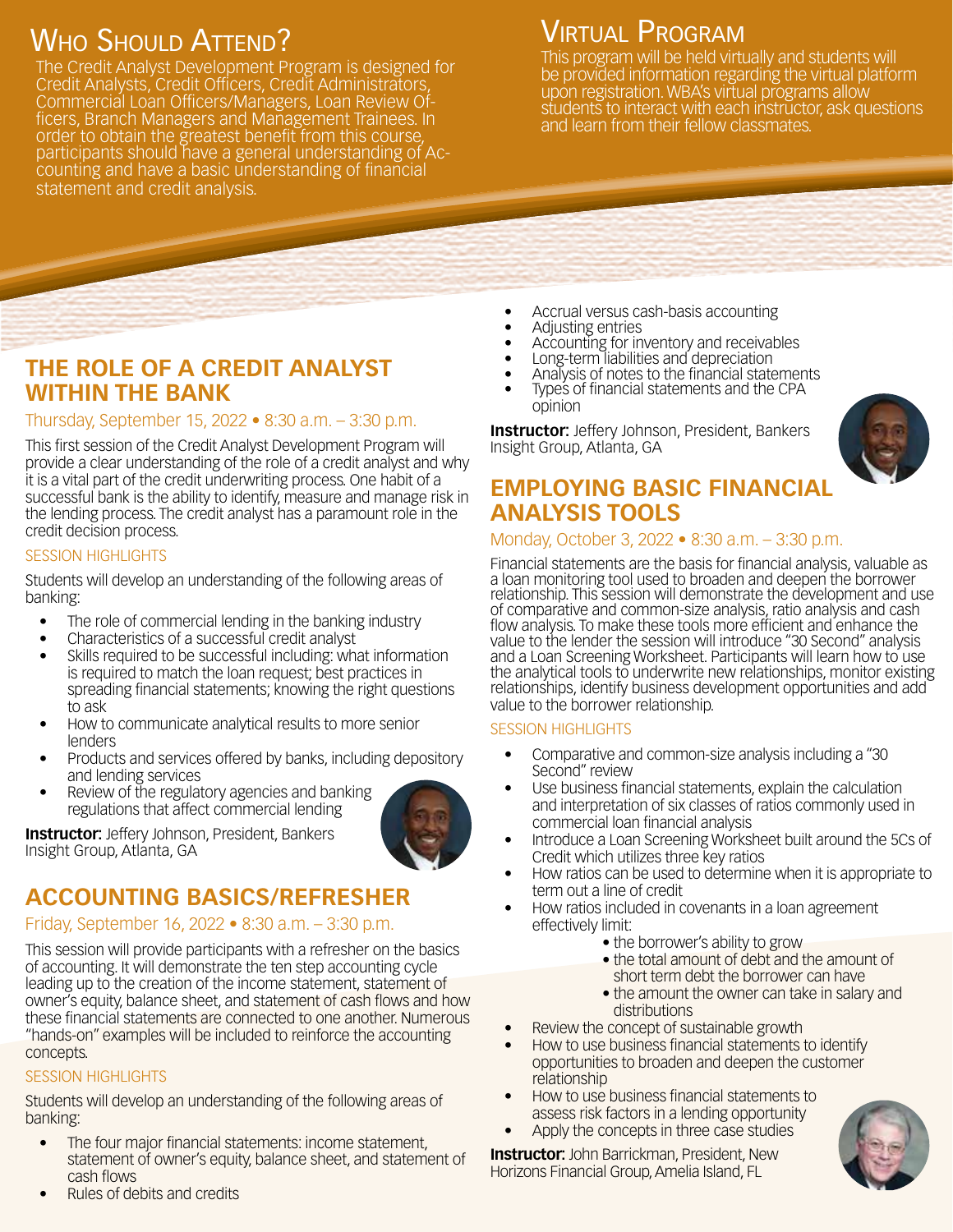# HOMEWORK AND MENTORS

Participants are required to complete 6-8 hours of homework a month. This prepares them to best understand the topics, challenges them to be proactive in their learning, and to seek out the advice of key individuals within their own institution when needed. After completing their individual assignments, participants then discuss within their class to compare notes and learn how their peers approached the questions. Each student is also paired with an executivelevel mentor from their bank, who works with them to reinforce the classroom learning experience. Mentors are a required part of the program, and act as a sounding board to assist in understanding new concepts.



### Tuesday, October 4, 2022 • 8:30 a.m. – 3:30 p.m.

This session will provide participants with a better understanding of the often complex and confusing topic of taxes. The first part of the day will concentrate on personal tax return analysis, while the second will focus on the analysis of various business tax returns.

#### SESSION HIGHLIGHTS

- Review the basic structure of the personal tax return Form 1040 and supporting Schedules including Schedules K-1
- Prepare a personal cash flow from information obtained from Form 1040 and supporting schedules
- Demonstrate how to identify a potentially fraudulent tax return
- Review the structure of C Corporation (Form 1120), S Corporation (Form 1120 S), and Partnership including LLCs (Form 1065) tax returns and Schedules K-1.
- Discuss the interpretation of Schedules M-1 and M-2 of corporate tax returns
- Utilize the business tax return to construct a "30 Second" Analysis and complete a Loan Screening Worksheet
- Integrate business and personal cash flow into global cash flow
- Apply the concepts in three case studies

**Instructor:** John Barrickman, President, New Horizons Financial Group, Amelia Island, FL

# **LOAN STRUCTURE, DOCUMENTATION, AND COMPLIANCE**

### Thursday, November 3, 2022 • 8:30 a.m. – 3:30 p.m.

This session will cover the interrelated disciplines of structuring and documenting a commercial loan, along with meeting applicable compliance requirements. Appropriate management of these areas will assist the bank in maintaining a "vibrant" loan portfolio. Concepts will be reinforced through a comprehensive case study.

### SESSION HIGHLIGHTS

- Review basic "business" structures from C Corporations to LLC's
- Explore the six elements of loan structure: loan purpose, sources of repayment, adequate amount, appropriate term, adequate support, framework for monitoring
- Summarize the four elements of loan support: collateral, guarantees, loan agreements, subordination agreements
- Highlight commercial loan documentation issues including

promissory notes, security agreements, and guarantees

- Discuss loan pricing and monitoring issues
- Review current compliance issues: Equal Credit Opportunity Act (Reg. B); Truth in Lending Act (Reg. Z); Bank Secrecy Act (BSA); Fair Credit Reporting Act (FCRA); Fair Debt Collection Practices Act (FDCPA); and UCC Article 9
- Analyze comprehensive loan structure/ documentation/compliance case study

**Instructor:** David Osburn, Founder & Managing Member, Osburn and Associates, Las Vegas, NV



### **BASICS OF C&I LENDING AND COMMERCIAL REAL ESTATE (CRE) LENDING**

### Friday, November 4, 2022 • 8:30 a.m. – 3:30 p.m.

#### C&I Lending

We will begin with a brief overview of commercial and industrial (C&I) loan products including working capital lines of credit, ABL facilities, and equipment financing (loans/leases). It will include the structure and basic underwriting for these credit instruments, pricing, documentation requirements and other challenges in managing the C&I loan portfolio.

#### SESSION HIGHLIGHTS

- Explore underwriting C&I loans including accounts receivable, inventory, and equipment financing
- Review documentation, collateral, pricing, and managing of C&I loans

### Commercial Real Estate (CRE) Lending

We will review the underwriting of a CRE loan, including assessing the borrower, exploring loan structure, determining loan support, and calculating the cash flow of the property. Documentation, closing, and monitoring of CRE loans and related environmental issues will then be explored. This will be followed by a review of problem CRE loans and related collateral issues.

#### SESSION HIGHLIGHTS

- Analyze the underwriting of a CRE loan including assessing the borrower, exploring loan structure and support, and determining cash flow
- Address various loan documentation, closing, and monitoring issues as well as environmental concerns

**Instructor:** David Osburn, Founder & Managing Member, Osburn and Associates, Las Vegas, NV